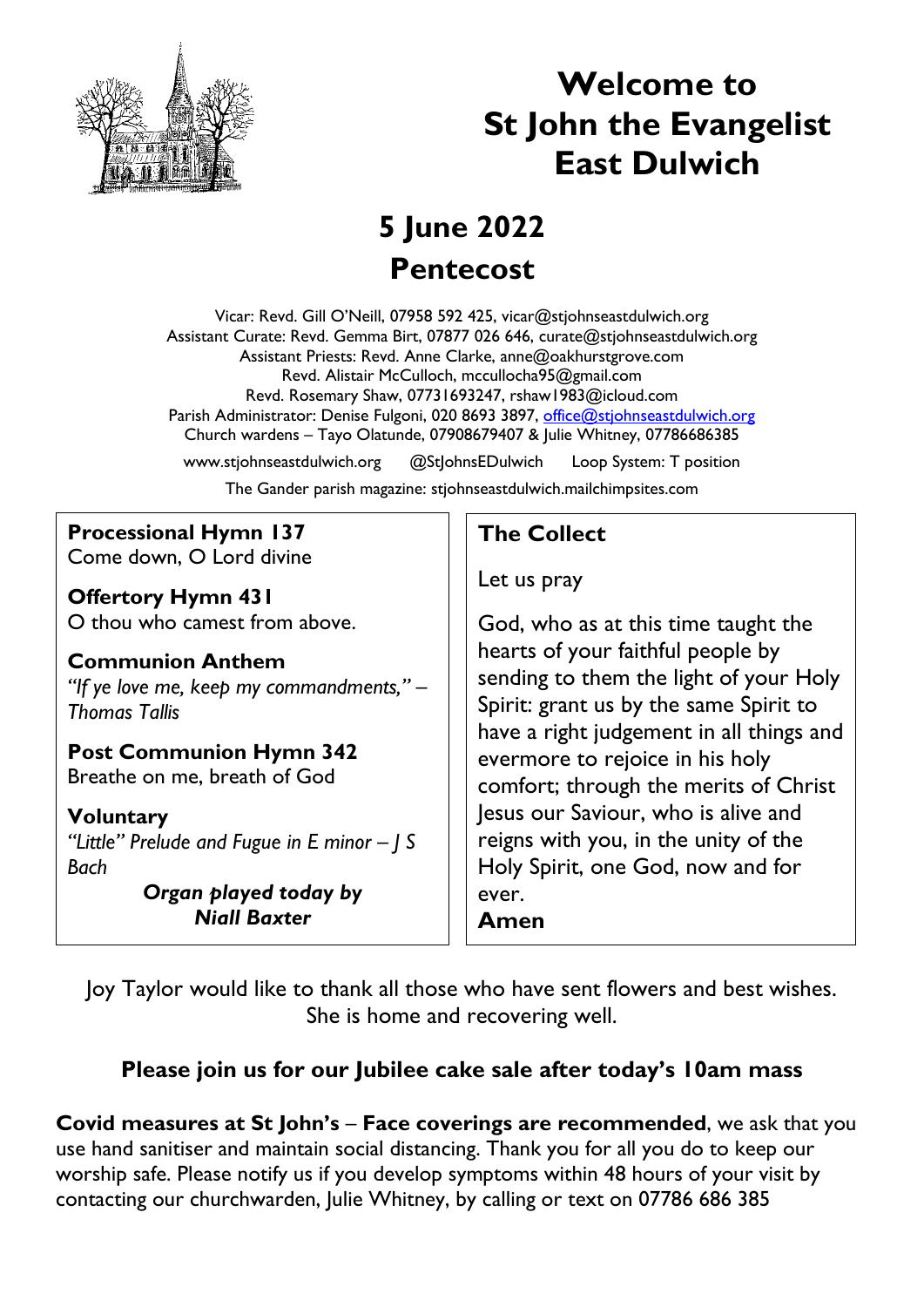# **First Reading from Acts 2. 1-21**

When the day of Pentecost had come, they were all together in one place. And suddenly from heaven there came a sound like the rush of a violent wind, and it filled the entire house where they were sitting. Divided tongues, as of fire, appeared among them, and a tongue rested on each of them. All of them were filled with the Holy Spirit and began to speak in other languages, as the Spirit gave them ability. Now there were devout lews from every nation under heaven living in Jerusalem. And at this sound the crowd gathered and was bewildered, because each one heard them speaking in the native language of each. Amazed and astonished, they asked, 'Are not all these who are speaking Galileans? And how is it that we hear, each of us, in our own native language? Parthians, Medes, Elamites, and residents of Mesopotamia, Judea and Cappadocia, Pontus and Asia, Phrygia and Pamphylia, Egypt and the parts of Libya belonging to Cyrene, and visitors from Rome, both Jews and proselytes, Cretans and Arabs—in our own languages we hear them speaking about God's deeds of power.' All were amazed and perplexed, saying to one another, 'What does this mean?' But others sneered and said, 'They are filled with new wine.' But Peter, standing with the eleven, raised his voice and addressed them: 'Men of Judea and all who live in Jerusalem, let this be known to you, and listen to what I say. Indeed, these are not drunk, as you suppose, for it is only nine o'clock in the morning. No, this is what was spoken through the prophet Joel: "In the last days it will be, God declares, that I will pour out my Spirit upon all flesh, and your sons and your daughters shall prophesy, and your young men shall see visions, and your old men shall dream dreams. Even upon my slaves, both men and women, in those days I will pour out my Spirit; and they shall prophesy. And I will show portents in the heaven above and signs on the earth below, blood, and fire, and smoky mist. The sun shall be turned to darkness and the moon to blood, before the coming of the Lord's great and glorious day. Then everyone who calls on the name of the Lord shall be saved."

This is the Word of the Lord. **Thanks be to God.**

### **Psalm 104 R:/ Send forth your Spirit O Lord, and renew the face of the earth.**

### **Second Reading from Romans 8.14-17**

For all who are led by the Spirit of God are children of God. For you did not receive a spirit of slavery to fall back into fear, but you have received a spirit of adoption. When we cry, 'Abba! Father!' It is that very Spirit bearing witness with our spirit that we are children of God, and if children, then heirs, heirs of God and joint heirs with Christ - if, in fact, we suffer with him so that we may also be glorified with him.

This is the Word of the Lord. **Thanks be to God.**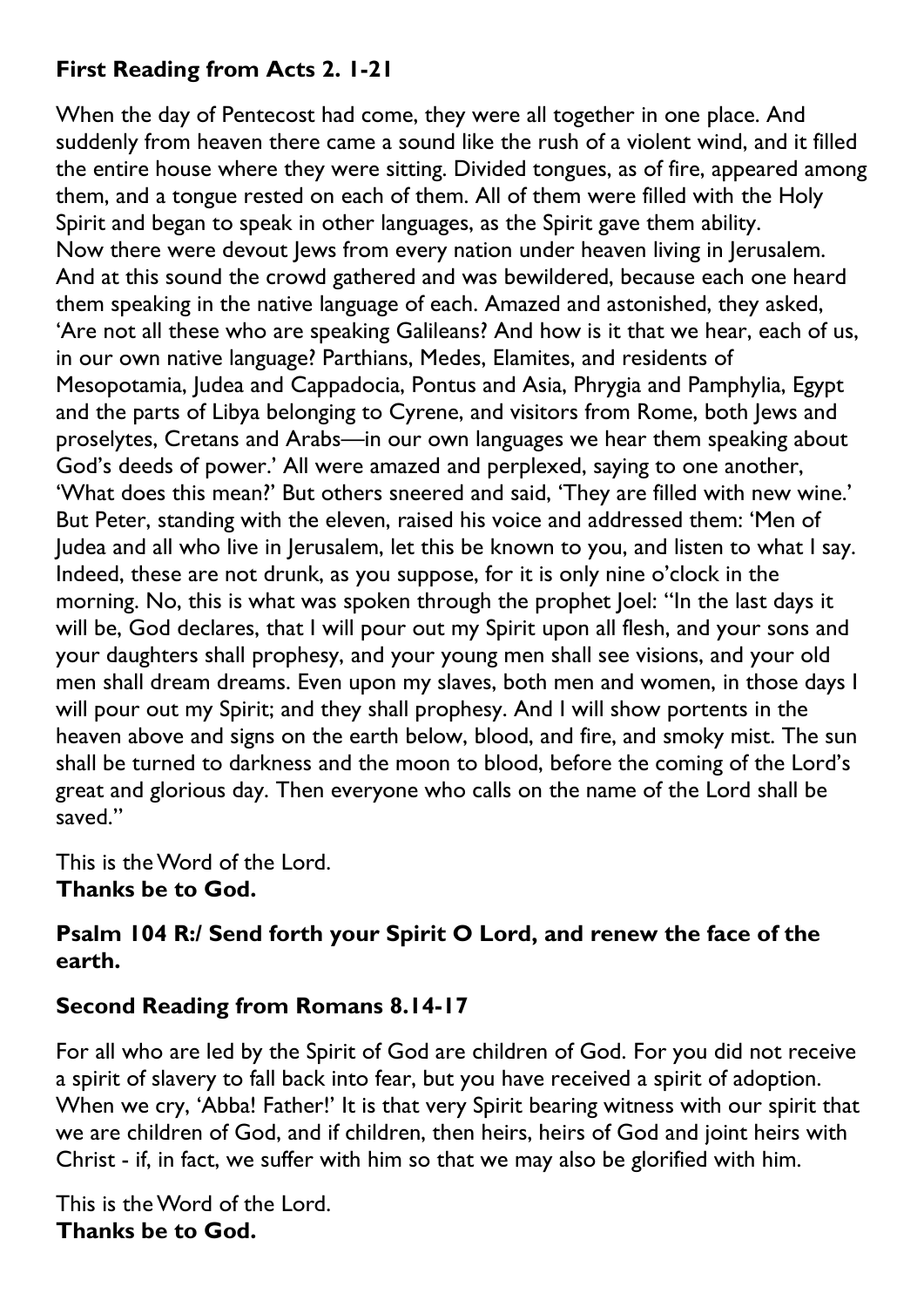# **Hear the Gospel of our Lord Jesus Christ according to John 14.8-17, 25-27**

Philip said to him, 'Lord, show us the Father, and we will be satisfied.' Jesus said to him, 'Have I been with you all this time, Philip, and you still do not know me? Whoever has seen me has seen the Father. How can you say, "Show us the Father"? Do you not believe that I am in the Father and the Father is in me? The words that I say to you I do not speak on my own; but the Father who dwells in me does his works. Believe me that I am in the Father and the Father is in me; but if you do not, then believe me because of the works themselves. Very truly, I tell you, the one who believes in me will also do the works that I do and, in fact, will do greater works than these, because I am going to the Father. I will do whatever you ask in my name, so that the Father may be glorified in the Son. If in my name you ask me for anything, I will do it.

'If you love me, you will keep my commandments. And I will ask the Father, and he will give you another Advocate, to be with you for ever. This is the Spirit of truth, whom the world cannot receive, because it neither sees him nor knows him. You know him, because he abides with you, and he will be in you.

'I have said these things to you while I am still with you. But the Advocate, the Holy Spirit, whom the Father will send in my name, will teach you everything, and remind you of all that I have said to you. Peace I leave with you; my peace I give to you. I do not give to you as the world gives. Do not let your hearts be troubled, and do not let them be afraid.

This is the Gospel of the Lord. **Praise to you, O Christ**

#### **Notices**

**Revd. Gemma Birt Ordination –** Gemma is being ordained a priest on Saturday 2 July, 11am at St Mary The Virgin, Lewisham. If you would like to contribute toward a present please contact Denise in the parish office, the church wardens or doante via the card machine or use this QR code



**Message from Revd Gemma** - Friends, I have now heard that there will be 20 unreserved spaces available for members from our parish to come along to my ordination on 2nd July, 2022 at 11am, St Mary's in Lewisham. I would love you to join me on the day, and if you would like to come, (and have not already let me know) please do before Monday 27th June so that you know there will be a space for you. First come, first served (at the time of writing there are still 17 places left).